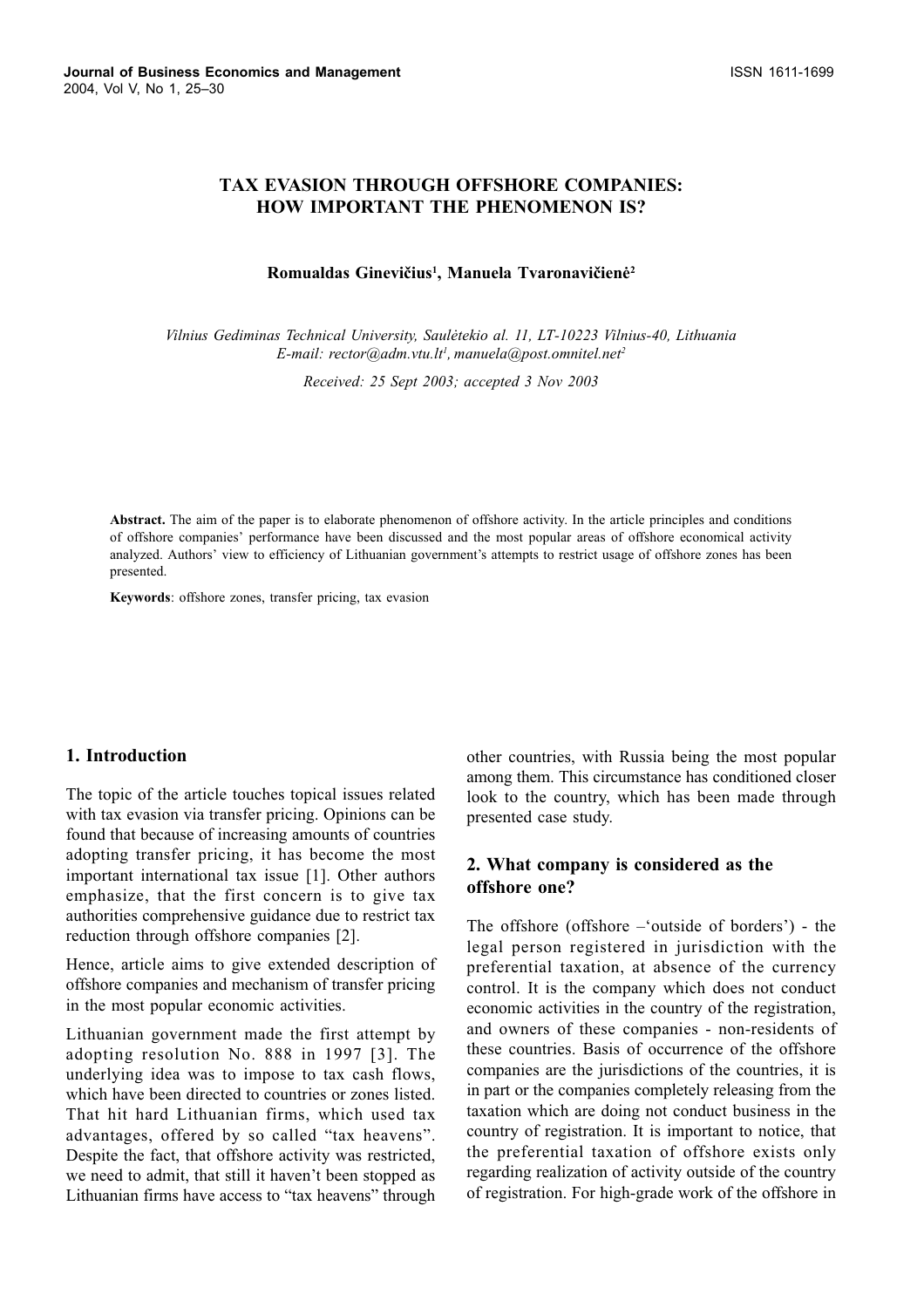any other country it is required international agreement on avoidance of the double taxation of the given country with the country of registration of the offshore. Otherwise, the offshore is exposed to the taxation of the country where it conducts the activity.

At the moment in the world it is totaled about 60 countries providing tax privileges for the offshore companies. Their activity actually is accountable to nobody, in the majority of "tax harbors" the annual reporting is reduced to transfer of the fixed gathering.

# 3. Main economical areas of offshore activity

## 3.1. Intermediary in trade

The basic sphere of application of offshore enterprisesintermediaries is the foreign trade operations. At export the offshore company buys the exported goods under the lowest price which can be specified without excitation of suspicion, and then resells these goods to the final buyer already under the world price, retaining not assessed by taxes and not under inspection to local authorities a difference. We shall consider a simple example; the offshore company has bought from the manufacturer the goods for 100 dollars. In Russia, for example these goods can be sold for 200 dollars. If to import it at the price of 199 dollars, the Russian enterprise will pay the profit tax only from 1 dollar that is very favorable.

#### 3.2. Owner of expensive property

At purchase of any expensive property (a country house, a site of the ground, a yacht, the private plane or other subjects not the first necessity), it is necessary to solve the problem on the proprietor of this property. Expensive property can be bought not by the investor, but through the company controllable by him.

#### 3.3. Owner and the licensor of a trade mark and copyrights

The trade mark can be registered on the offshore company (or to sell to it already registered sign). Further the offshore company on the basis of license contracts will give you (or to your companies) the right to use it is familiar for the certain payment. Thus royalties (a payment for the right of use of a trade mark) can not only increase an account part of balance (thus reducing the tax), but also to provide a legal opportunity to transfer currency abroad.

Copyrights to books, audiovisual products and other objects of intellectual property have in a context of tax planning one conclusive advantage before all other things on light: their price cannot be established proceeding from any uniform rules. For this reason payments for copyrights are very convenient way of lawful reduction of taxes and export of the capital.

## 3.4. Investment activity

The offshore company (or a network of the offshore companies) can become a convenient reloading point of the capital on his way to the new investment project. First, the capital can be accumulated in such company without taxes. Second, having provided anonymity of possession of the offshore company, it is possible to provide thus that the new investment project has not been connected in any way to old. Thirdly, anywhere there is no such maneuverability and flexibility of movement of investment resources, as in the offshore financial centers.

Through the offshore company it is possible to trade in securities or to be engaged in currency dealing if there is a corresponding experience. Through the offshore company it is possible to speculate in the market of the real estate. The potential of investment maneuverability inherent in the offshore companies will hardly be compared with someone else's.

#### 3.5. Ship-ownership

Many offshore centers give the courts going under their flag. The most popular countries for registration of yachts: Isle of Man, Malta, Panama, Cyprus, Liberia, Gibraltar [4]. Instead of high-grade taxes offshore ship registers raise an easy payment for the tonnage or simply the duty on prolongation of registration. If activity is connected to trading navigation use of the offshore company as the shipowner can the same as and in a case with a yacht, it is essential to optimize tax payments.

#### 3.6. Insurance activity

The Offshore insurance company allows to export from country the capital, not having paid thus of practically any taxes. It usually doesn't need to meet capital-risk requirements.

#### 3.7. Offshore banking

The offshore bank is the bank registered in one of "offshore zones" (as a rule, the small island states). Offshore banks have the following basic distinctive features: - has no right to work with residents of the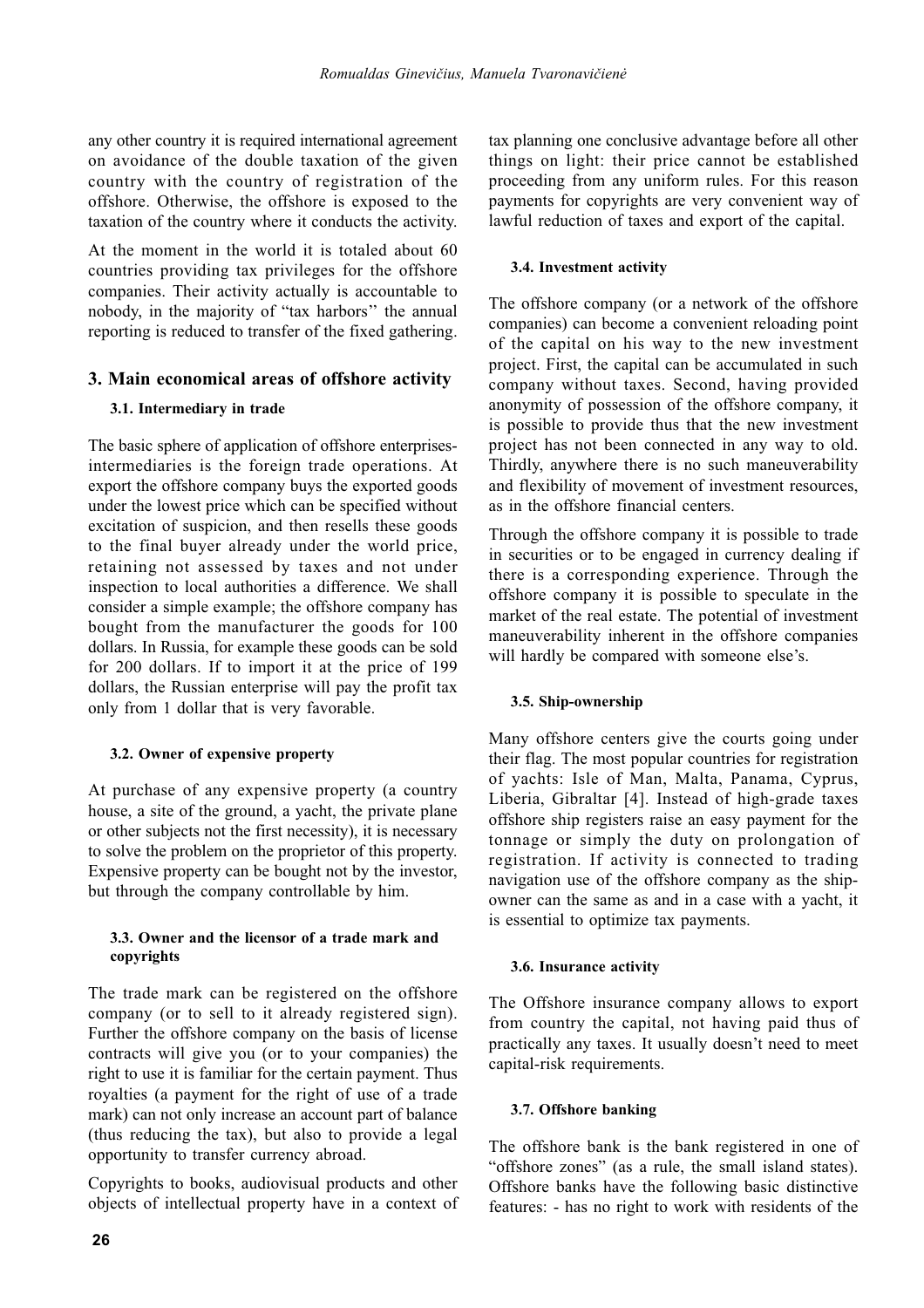country of registration of bank (the most important distinctive feature); - the required size of the paid authorized capital for them is less, than in the advanced countries of the West, and in the majority of other countries; - the bank can receive full tax exemption; - as a rule, laws on obligatory reserves, rules of crediting and realization of investments less strict, than in other countries: - the bank can be created rather quickly: - At establishment of bank use of nominal shareholders and directors (though true owners should be all the same known to local authorities - differently to bank will not give the license) is supposed; - the currency control over operations outside of the country of registration almost always is absent. From the point of view of corporate structure, the bank is that other, as usual corporation which has received the bank license. The corporation because in the form of companies already almost nobody creates banks - interferes with this the unlimited responsibility of founders inherent in companies. For some of the mentioned operations the offshore bank is simply necessary, for others enough for the simple offshore company; however the offshore

bank will add operations flexibility. If it is necessary to have the foreign account for itself or for the offshore company for confidential international payments it is possible to open accounts directly in offshore bank. Technically money will be on one of corresponding accounts in foreign bank and for the benefit of the third parties the bank will carry out all payments, operating with the rest on a corresponding account, if necessary on its own behalf that is important, if it is necessary to keep confidentiality of payment. In addition to this, the offshore bank can open the number, coded accounts, accounts with a pseudonym, etc.

The offshore bank can open accounts and carry out operations in any currencies of the CIS - the full analogy to Baltic banks. The offshore bank becomes very convenient tool by development of new services for bank clients, as for example, plastic cards, game in international market Forex (currency dealing), the letters of credit confirmed with the first class banks in the West, etc. Thus, offshore banks can be used for very wide spectrum of financial operations.

Table 1. Characteristics of the most popular offshore zones [5]

| <b>JURISDICTION</b>                    | <b>BRITISH</b><br><b>ISLANDS</b> | <b>BAHAMAS</b>   | <b>PANAMA</b>       | <b>IRELAND</b>            | <b>CYPRUS</b>     | <b>DELAWER</b> | <b>DELAWER</b><br><b>CORPORA-</b><br><b>TION</b> |
|----------------------------------------|----------------------------------|------------------|---------------------|---------------------------|-------------------|----------------|--------------------------------------------------|
| Official language                      | English                          | English          | English,<br>Spanish | English                   | Greek,<br>Turkish | English        | English                                          |
| Profit Tax                             | <b>NO</b>                        | <b>NO</b>        | <b>NO</b>           | <b>NO</b>                 | 4.25%             | <b>NO</b>      | <b>NO</b>                                        |
| Known Owners                           | <b>NO</b>                        | <b>NO</b>        | <b>NO</b>           | Yes                       | Yes               | <b>NO</b>      | <b>NO</b>                                        |
| Shares for inspection                  | Yes                              | Yes              | Yes                 | <b>Difficult</b><br>usage | <b>NO</b>         | <b>NO</b>      | <b>NO</b>                                        |
| Minimal Capital                        | <b>NO</b>                        | <b>NO</b>        | <b>NO</b>           | UKF <sub>2</sub>          | CYP 1 000         | <b>NO</b>      | USD <sub>1</sub>                                 |
| Standard capital                       | <b>USD 50 000</b>                | <b>USD 5 000</b> | <b>USD 10 000</b>   | IRF <sub>1</sub>          | CYP 5 000         | <b>NO</b>      | <b>USD 150 000</b>                               |
| Currency                               | Any                              | Any              | Any                 | Any                       | <b>CYP</b>        | <b>USD</b>     | Any                                              |
| Minimal number of<br>shareholders      | 1                                | 1                | $\mathbf{1}$        | 1                         | $\overline{c}$    | 2              | 1                                                |
| Minimal number of Directors            | $\mathbf{1}$                     | $\mathbf{1}$     | 3                   | $\overline{c}$            | $\mathbf{1}$      | $\mathbf{1}$   | $\mathbf{1}$                                     |
| Corporate directors                    | Yes                              | Yes              | <b>NO</b>           | <b>NO</b>                 | Yes               | <b>NO</b>      | <b>NO</b>                                        |
| Secretary                              | <b>NO</b>                        | <b>NO</b>        | Yes                 | Yes                       | Yes               | <b>NO</b>      | Yes                                              |
| Public registration of Directors       | <b>NO</b>                        | <b>NO</b>        | Yes                 | Yes                       | Yes               | <b>NO</b>      | <b>NO</b>                                        |
| Public registration of<br>Shareholders | <b>NO</b>                        | <b>NO</b>        | <b>NO</b>           | Yes                       | Yes               | <b>NO</b>      | <b>NO</b>                                        |
| <b>Annual Audit</b>                    | <b>NO</b>                        | <b>NO</b>        | <b>NO</b>           | Yes                       | Yes               | Yes            | Yes                                              |
| Annual balance requirements            | <b>NO</b>                        | <b>NO</b>        | <b>NO</b>           | Yes                       | Yes               | Yes            | Yes                                              |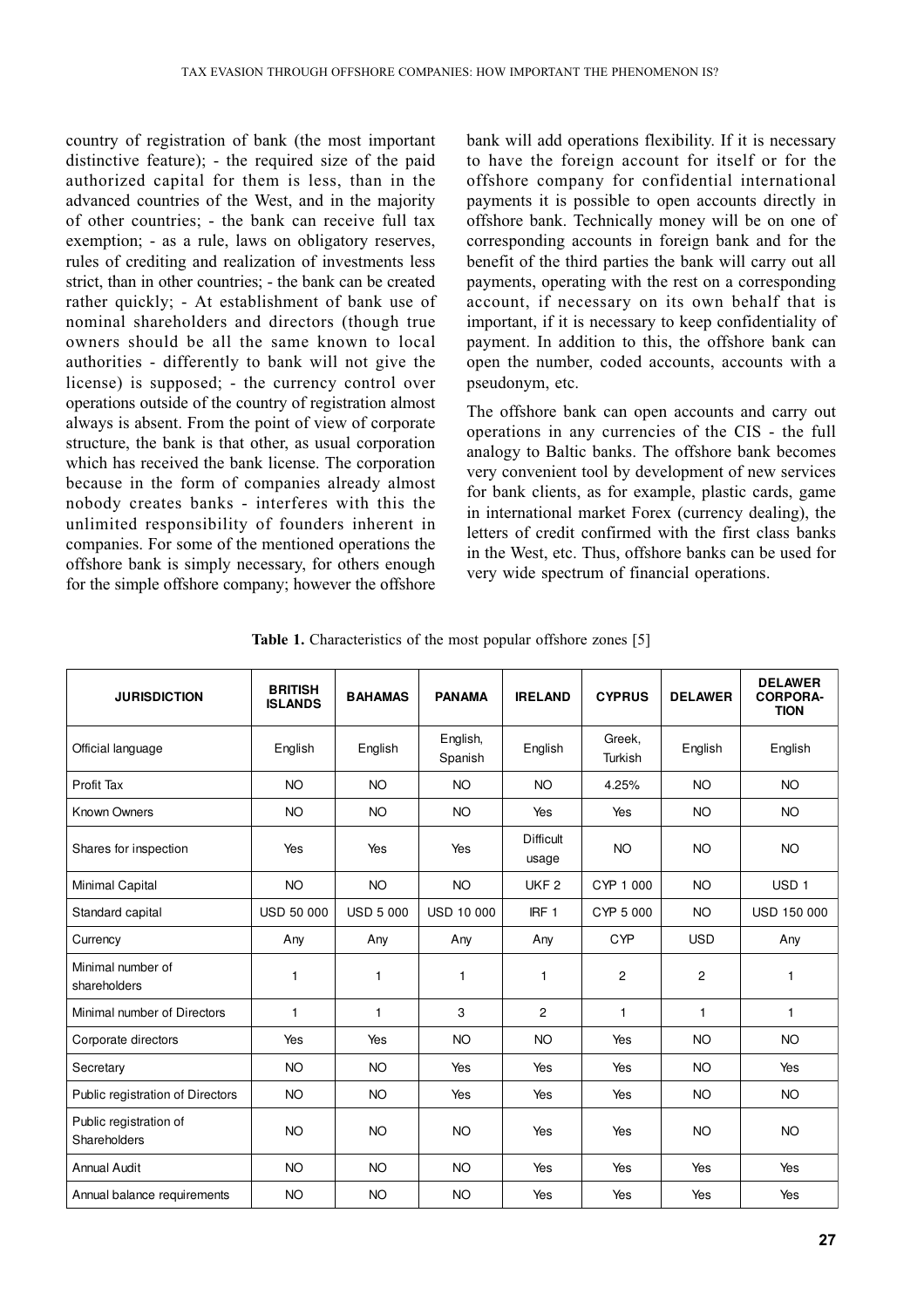# 4. Conditions of economical activity in the most popular offshore zones

Below various characteristics of the most popular offshore zones are presented (Table 1).

From presented data we can conclude that if the company working in country with double taxation avoidance treaty adopted is registered e.g. in Cyprus, it will only pay the symbolical tax. Therefore we can claim that it is very profitable to do so.

On Table 2, there is a summary of main recipients of extra-EU inflows from offshore centers. The biggest



Table 2. Main recipients of extra-EU inflows from offshore centers, 1996-1999 Cumulated flows [6]

share is given to Belgium and Luxemburg and Germany. Together other EU nations share 21 per cent in total. We need to notice, that, surprisingly to our opinion to find out, that such well developed countries, as United Kingdom and France share only 6 and 5 per cent respectively.

# 5. Russia – Case study

One of the best examples to show offshore business can be described on Russian 'rich' business going offshore.

Cyprus has emerged as one of the gateways through which wealthy Russian investors have moved assets totaling to \$300bn abroad.

According to Russia's ministry of economic development and trade, about half of the total of between \$210bn and \$230bn that left the country during 1990s reforms was linked to crime.

According to the International Monetary Fund, perhaps \$170bn was moved offshore between 1994 and 2001.

One of the reasons for capital flights has been to protect money gained in the fire sale of Russia's state assets, in most cases to a handful of obligations with good connections to the administration of the president Boris Yeltsin, following the collapse of Communist rule in 1991.

Current Russia president has been encouraging the flight capital to return to Russia for use by domestic companies. Along with slight changes in the competitiveness of Russia's saving rates, this policy has been effective, with a net \$4.6bn returning in the first six months of the year. However, the Central Bank estimates that up to \$8.6bn may have left the country in the second half of 2003. This assessment follows the arrest in October of Mikhail Khodorkovskv.

The services typically offered Russians are banking facilities initially, with Latvia, Cyprus and Switzerland being key routes for the money to pass through [7]. The growth in offshore bank deposits matches that of deposits in domestic banks, which amounted to \$29.8bn at the end of May 2003.

# 6. Regulation of the offshore business

In the world three basic systems of the taxation of the profit, definitions of the rate of the tax differing on a way on the part of the profit distributed and unpaid on dividends are applied [8].

Classical system. According to it the special tax to the distributed part of the profit is absent. Legal and physical persons are in unequal tax conditions as individual persons pay also surtax. The classical system is applied in Australia, Luxembourg, Netherlands, New Zealand, Spain, Sweden, Switzerland and the USA. This system is one with "the separate rate of the tax" (split rate). The distributed and unpaid profit in a considered case has the various rate of the tax. The separate rate is applied in Austria, Finland, Greece, Japan, and Norway. Here tax position of individual investors and corporations is in part leveled. The share of the tax paid by the company from the profit is financed (compensated) to final shareholders at reception of the dividend. The double taxation thus manages to be avoided. This system is applied in Belgium. Canada. Denmark. France, Ireland, Italy, Turkey and the Great Britain.

In Germany there is the combined system including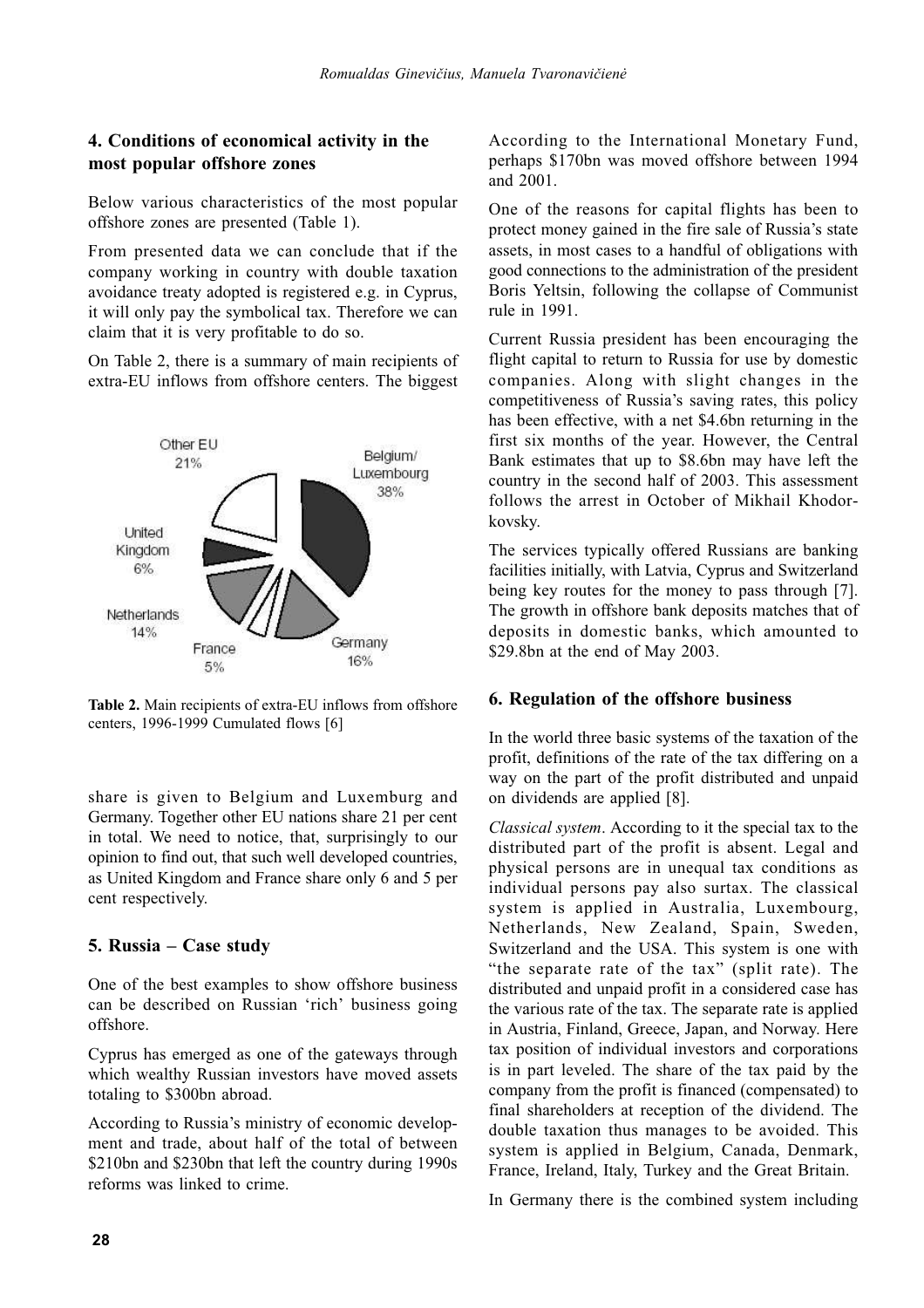elements of two last: the rate of the tax separate, however final shareholders receive indemnification as decrease in surtaxes for the sum of the taxes paid from the profit of the company at distribution of dividends. In result in this country position individual and institutional investors equally. So, in corporate sector within the limits of the given jurisdiction usually there are various ways of elimination of the double taxation. Accordingly the same income cannot be assessed twice - at a stage of distribution of the dividend and at a stage of his transfer in the income of firm - the final shareholder. At carrying out of commercial operations internationally the problem of elimination of the double taxation becomes aggravated. In this case, elimination of the double taxation demands special settlement at an interstate level. Really, the incomes "cleared" of taxes in one jurisdiction, at receipt in another risk to be again enlisted in assessed profit. The tax burden can considerably increase because of the tax "at a source" which in many cases reaches 30 %. Therefore all states of the world apply this or that system of elimination of the double taxation of the incomes received from abroad. She is based both on the national legislation and on the international agreements on elimination of the double taxation (double taxation avoidance treaties).

Another type of taxation involves system of the tax credit without a delay (credit system without deferral). It is applied by some countries, including: USA, the Great Britain and Germany, at the taxation of incomes of foreign branches of the domestic-owned firms which are not being legal persons. At this system the tax credit is given irrespective of, incomes have been transferred home or reinvested in the foreign state. The tax credit means that the tax raised from the parent company is reduced for the sum of the taxes paid abroad on incomes received there. The tax credit is carried out within the limits of the rate of the profit tax established in the given jurisdiction.

Tax the credit with a delay (credit system with deferral). The tax credit of this type concerns to incomes of the branches being independent legal persons. It provides full or partial compensation of the following kinds of the taxes raised by the foreign states: - Taxes "at a source" on the transferred dividends which have been paid in the country - a source of incomes; - the certain share of the foreign profit taxes paid abroad.

This share is compensated (financed) after dividends have been repatriated by parent firm. Here there is "delay" of indemnification till the moment of receipt of incomes. In USA, Great Britain, Germany, Belgium, Ireland, Italy, and some other countries the tax credit is given Japan on a unilateral basis, i.e. for all resident firms. In Austria, Denmark, Luxembourg - on the basis of corresponding position in the agreement on elimination of the double taxation.

System of tax exemption (exemption system) provides full exception of foreign profits of the taxation or in the country of parent firm, or in a country-source. Tax exemption occurs usually on a bilateral basis at presence of the corresponding agreement. The given system is applied by such countries, as Australia, Luxembourg, France, Netherlands, and Switzerland. At calculations with this group of the countries the special attention should be given that conditions of transactions fell under action of tax agreements. In some special cases one more approach - exception (subtraction) of taxes (tax deduction) is applied.

# 7. Conclusions

As a whole, creation of the offshore companies is the effective tool of tax planning and currency activity. In the future, with rise of industrial production and the further concentration of the capital, the probability is that new splash in creation of the offshore companies can take place.

Methods and ways of the international tax planning, the characteristic of the offshore enterprises presented in the paper testify, that for the enterprises there are various legal ways of optimization of a level of the taxation, not accompanying with the conflict to the  $law$ 

However the stated methods allow to draw simultaneously a conclusion and that optimization of a level of the taxation by means of the international tax planning and use of an offshore mode is rather qualified kind of the administrative activity, demanding participation of experts of a various structure, and also use of the information (especially legal) of the broad audience of sources.

Concrete methods and ways should get out each time individually, proceeding from features of the enterprise and its production, and also the purposes put by investors and management of the enterprise and other factors. Optimization of the taxation does not mean the conflict of the enterprise to the state. Final their long-term purposes coincide. The state is interested in development of the national enterprises. Therefore optimization of the taxation of the enterprise in essence represents the compromise between the purposes of the enterprise and the purposes of the state.